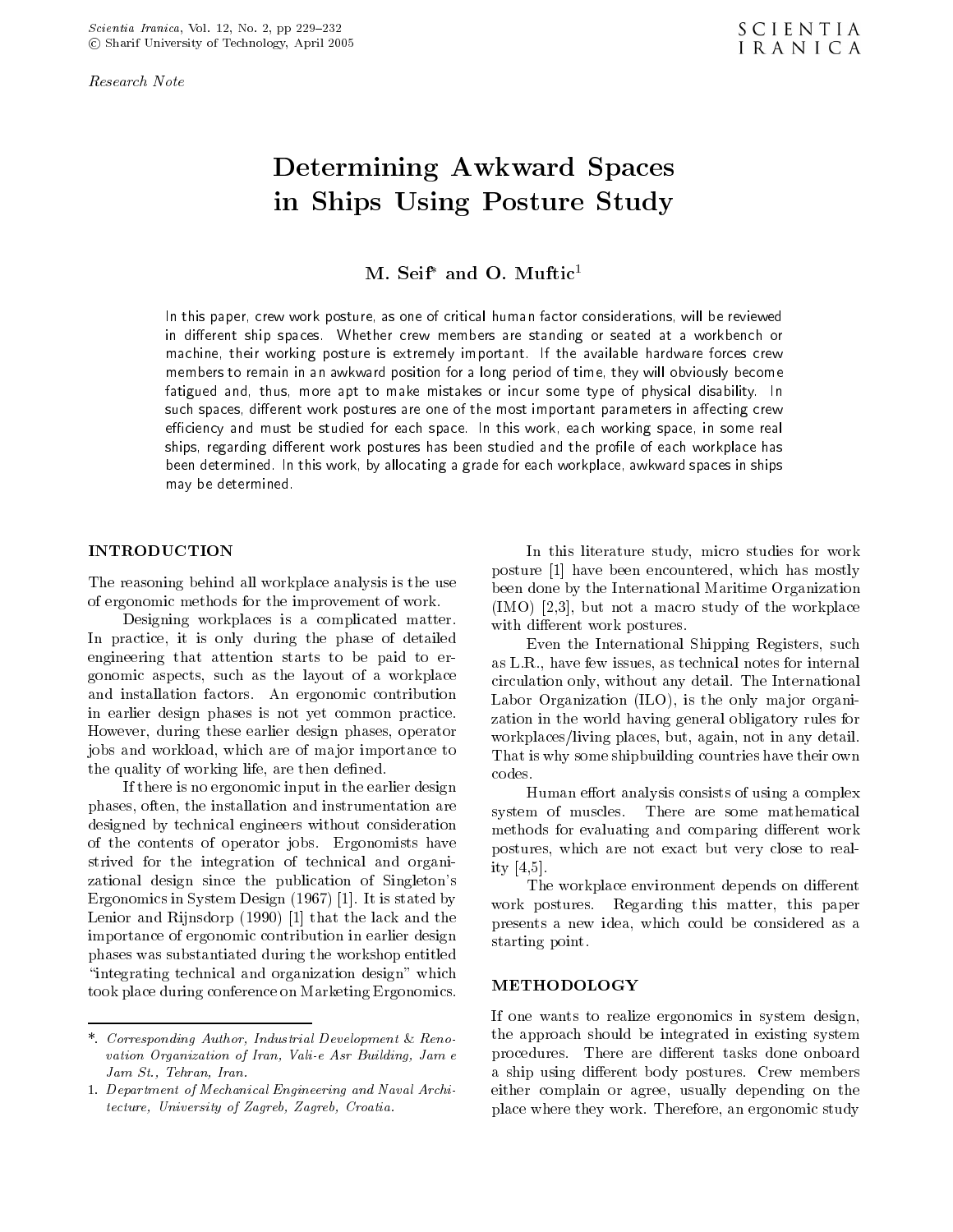of crew work postures is needed In nearly all cases- the number of crew per each group of tasks is fixed. This is because the various groups require different training, knowledge and experience

In this methodology- the crew work posture study was carried out by means of observation- interview and the control of  $\sim$ by using a prepared questionnaire- with the support of the IRISL (Iranian Shipping Line).

Evidently- experienced operators can oer valu able contributions-wide and details wide and detailed wide and detailed and detailed and detailed and detailed knowledge about their jobs The main problem is finding ways for involving them in the study.

In the authors approaches were authors approaches were authors approaches were approached to the authors were a filled up through observing and interviewing different ranks of the ship crew Captains- chief engineers- chief ocers-in some cases-incorrect cases-incorrect cases-incorrect casesinformation was deleted and incomplete data were modified. The different work postures are given in Table 1 and the different workplaces are: Bridge and radio room- deck- control room- ER and maintenance work shop- work shop- work shop- work shop- work shop- work shop- work shop- work shop- work shop- work shopothers disperse and the contract of the contract of the contract of the contract of the contract of the contract of the contract of the contract of the contract of the contract of the contract of the contract of the contra

After having all probable work postures for each place- the score is determined by a simple averaging averaging method and the species will be specificated with the specific of the specific of the specific of the specific of the specific of the specific of the specific of the specific of the specific of the specific of the specific course-instead of the further instead of the function  $\alpha$  and the function  $\alpha$ simple average over all posture points-points- pointsdetermine a weight factor for different postures based on a mathematical method and also-discovered method and also-discovered method and also-discovered method and their different applied duration in the same place.

#### **CASE STUDY**

As mentioned in Methodology- by using some question naires and by interviewing different ranks of ship crew

|              | <b>Work Posture</b>                     |
|--------------|-----------------------------------------|
| a.           | Sitting, vertical trunk                 |
| b            | Sitting, trunk bent forwards            |
| $\mathbf c$  | Sitting, trunk bent sideways            |
| d            | Sitting, trunk bent backwards           |
| $\mathbf{e}$ | Standing, vertical trunk                |
| $\mathbf{f}$ | Standing, trunk bent forwards (20 deg.) |
| g            | Standing, trunk bent forwards (40 deg.) |
| h            | Standing, trunk bent forwards (60 deg.) |
| $\mathbf{i}$ | Standing, trunk bent sideways           |
| j            | Standing, trunk bent backwards          |
| k            | Standing, legs bent                     |
| 1            | Kneeling                                |
| m            | Squatting                               |

and applying some corrections on the results-ships-ships-ships-ships-shipsdifferent spaces were classified with their different work postures- in the Renault Method is the Renault Method in the Renault Method in the Renault Method in the Renault Method in the Renault Method in the Renault Method in the Renault Method in the Renault Method in the Renault using the DAF Method and DAF Method and DAF Method and DAF Method and DAF Method and DAF Method and DAF Method as scores (Table 2).

For this case study- the ships belonging to the Iranian Shipping Line were chosen The principal particulars of those ships and some general notes can be found in the Appendix

If needed- in some cases- the scores were correctedaccording to the movement and/or existence of stairs in each workplace (Table 3). The frequency per hour of the work was not considered- because work activity on a ship is not like a production like  $\alpha$  and in a mann which is a continuous form in a continuous repetition of  $\alpha$ the same work

Then- the grade for each workplace prole was expressed-in from to This was done with the with the state with with  $\sim$ the help of the special method mentioned above- along with some alterations-with some alterations-with some alternations-with some alternations-with some alternations-

In this method  $\mathbf{f}$  is shown that methods that methods that methods that methods that methods that methods that methods that methods that methods that methods that methods that methods that methods that methods that m the specified work postures in the different spaces of a ship and the needed corrections shouldbased on the past experience of the individual doing the individual doing the individual doing the industry of the analysis or of someone familiar with similar systems already in use

|             | <b>Work Posture</b>                     | Points         |
|-------------|-----------------------------------------|----------------|
| a.          | Sitting, vertical trunk                 | 1              |
| b           | Sitting, trunk bent forwards            | 2.5            |
| $\mathbf c$ | Sitting, trunk bent sideways            | 2.5            |
| d           | Sitting, trunk bent backwards           | 5              |
| $\epsilon$  | Standing, vertical trunk                | $\overline{2}$ |
| f           | Standing, trunk bent forwards (20 deg.) | 2.5            |
| g           | Standing, trunk bent forwards (40 deg.) | 3              |
| h           | Standing, trunk bent forwards (60 deg.) | 5.             |
| i           | Standing, trunk bent sideways           | 4              |
| j           | Standing, trunk bent backwards          | 5              |
| k           | Standing, legs bent                     | 4.5            |
| 1           | Kneeling                                | 4.5            |
| m           | Squatting                               | 5              |

<u>- work points-points-</u>

|                                               | <b>Stairs</b> |        | Movement                  |  |
|-----------------------------------------------|---------------|--------|---------------------------|--|
| Stairs (Easy) $(Awkward)$ Correction (if P>4) |               |        |                           |  |
|                                               | $\gg$ .5 m    |        | <b>Speed</b>              |  |
| $3-5$ time/min   1 time/min                   |               | $+0.5$ | $\approx 2 \text{ m/min}$ |  |
| $> 5$ time/min 2 time/min                     |               | $+1$   | $>2$ m/min                |  |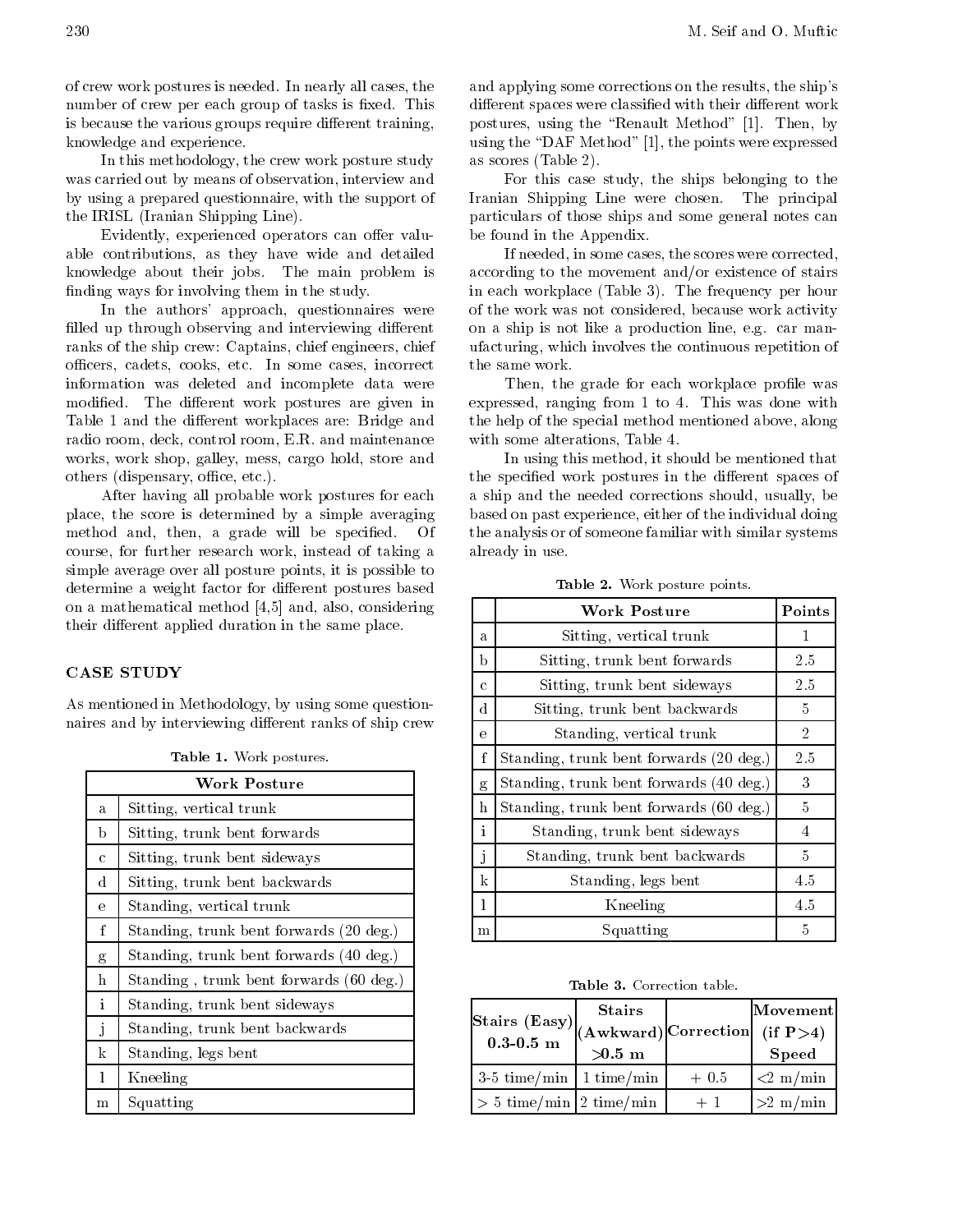Table - Workplace problems - Workplace problems - Workplace problems - Workplace problems - Workplace problems

| <b>Score</b> | $1 - 2$ | $2\,3$ | $3 - 4$ | 45                                   |  |
|--------------|---------|--------|---------|--------------------------------------|--|
| Profile of   |         |        |         | Good   Acceptable   Hard   Very hard |  |
| Workplace    |         |        |         |                                      |  |
| Workplace    |         |        |         |                                      |  |
| Grade        |         |        |         |                                      |  |

### RESULTS

In this work- the most probable work postures at each workplace were distinguished by distributing the prepared questionnaire among crew of different ranks, by observation and interview

The work postures were scored and corrections were made for any individual work posture and the made for any individual work posture andthe scores of each individual place were averaged. The final scores of all places were resulted  $(Table 5)$  and,

the second processes scores-the nature and the nature and the second second profile for each place were recorded (Table 6).

 $\mathcal{L}_{\mathcal{A}}$  results-the can understand the priority  $\mathcal{A}$ of paying attention to improving each workplace Ac cording to the authors work results- the engine room is the matter which places in the immediate immediate immediate immediate immediate immediate immediate immediate attely the this regarding the entire common work in the engines. room and many other places could be reviewed and some proper solutions- regarding ergonomic aspectscould be presented

# DISCUSSION AND CONCLUDING REMARKS

work for a specific work. The journal of Ergonomics scribed in this paper. Those works could be considered There are many other analyses in different fields of represents many such works- product works- the same as de

| Place<br>Posture | <b>Bridge</b><br>and<br>Radio<br>Room | <b>Deck</b> | Control<br>Room | E.R. and<br>Maintenance<br>Work | <b>Work</b><br>Shop       | Galley Mess |             | Cargo<br>$_{\rm Hold}$ | <b>Store</b>              | Others<br>(Dispensary,<br>Offices,<br>$etc.$ ) |
|------------------|---------------------------------------|-------------|-----------------|---------------------------------|---------------------------|-------------|-------------|------------------------|---------------------------|------------------------------------------------|
| $\bf A$          | $\mathbf X$                           |             | $\mathbf X$     |                                 | $\mathbf X$               | $\mathbf X$ | $\mathbf X$ |                        | $\mathbf X$               | $\mathbf X$                                    |
| $\bf{B}$         |                                       |             | $\mathbf X$     |                                 | $\boldsymbol{\mathrm{X}}$ | X           |             |                        |                           |                                                |
| $\mathbf C$      |                                       |             | $\mathbf X$     |                                 |                           |             |             |                        |                           |                                                |
| D                |                                       |             |                 |                                 |                           |             |             |                        |                           |                                                |
| ${\bf E}$        |                                       | X           | $\mathbf X$     | $\mathbf X$                     | $\mathbf X$               | X           | $\mathbf X$ | X                      | $\boldsymbol{\mathrm{X}}$ | $\mathbf X$                                    |
| $\mathbf F$      | $\mathbf{X}$                          | X           |                 | $\mathbf X$                     | X                         | X           | X           | $\mathbf X$            | X                         |                                                |
| G                |                                       |             | $\mathbf X$     | $\mathbf X$                     | $\mathbf X$               |             |             |                        |                           |                                                |
| H                |                                       | $\mathbf X$ |                 | $\mathbf X$                     | $\mathbf X$               |             |             |                        |                           |                                                |
| $\mathbf I$      |                                       |             |                 |                                 |                           |             |             |                        |                           |                                                |
| ${\bf J}$        |                                       |             |                 | $\mathbf X$                     |                           |             |             |                        |                           |                                                |
| $\bf K$          |                                       | $\mathbf X$ |                 | $\mathbf X$                     | X                         |             |             | $\mathbf X$            | $\mathbf X$               |                                                |
| $\mathbf{L}$     |                                       |             |                 | $\mathbf X$                     |                           |             |             |                        |                           |                                                |
| $\mathbf M$      |                                       | X           |                 | $\mathbf X$                     | X                         |             |             | X                      |                           |                                                |
| <b>Score</b>     | 1.9                                   | 3.7         | 2.5             | $4.1\,$                         | 3.2                       | $2.9\,$     | 2.4         | $3.6\,$                | $2.8\,$                   | $1.3\,$                                        |

Table - Form of questionnaires and nal scores-

| Table 6. Final workplace grade. |  |  |
|---------------------------------|--|--|
|---------------------------------|--|--|

| Place<br>Posture    | $\lfloor$ Bridge $\rfloor$<br>and<br>Radio<br>Room | Deck | Room | E.R. and<br>$_{\sim}$ L $\rm \vert \rm Control \vert$ Maintenance $\vert$<br>Work | <b>Shop</b> | $\sim$ Work Galley Mess   $\sim$ |     | Hold | $ {\rm Cargo} _{\rm Store}$   $\vee$ | Others<br>(Dispensary,<br>Offices,<br>etc. |  |
|---------------------|----------------------------------------------------|------|------|-----------------------------------------------------------------------------------|-------------|----------------------------------|-----|------|--------------------------------------|--------------------------------------------|--|
| <b>Score</b>        | $1.9\,$                                            | 3.7  | 2.5  | 4.1                                                                               | 3.2         | 2.9                              | 2.4 | 3.6  | 2.8                                  | 1.3                                        |  |
| Work Place<br>Grade |                                                    | 3    | າ    |                                                                                   | 3           | റ                                | ച   | 3    | ച                                    |                                            |  |